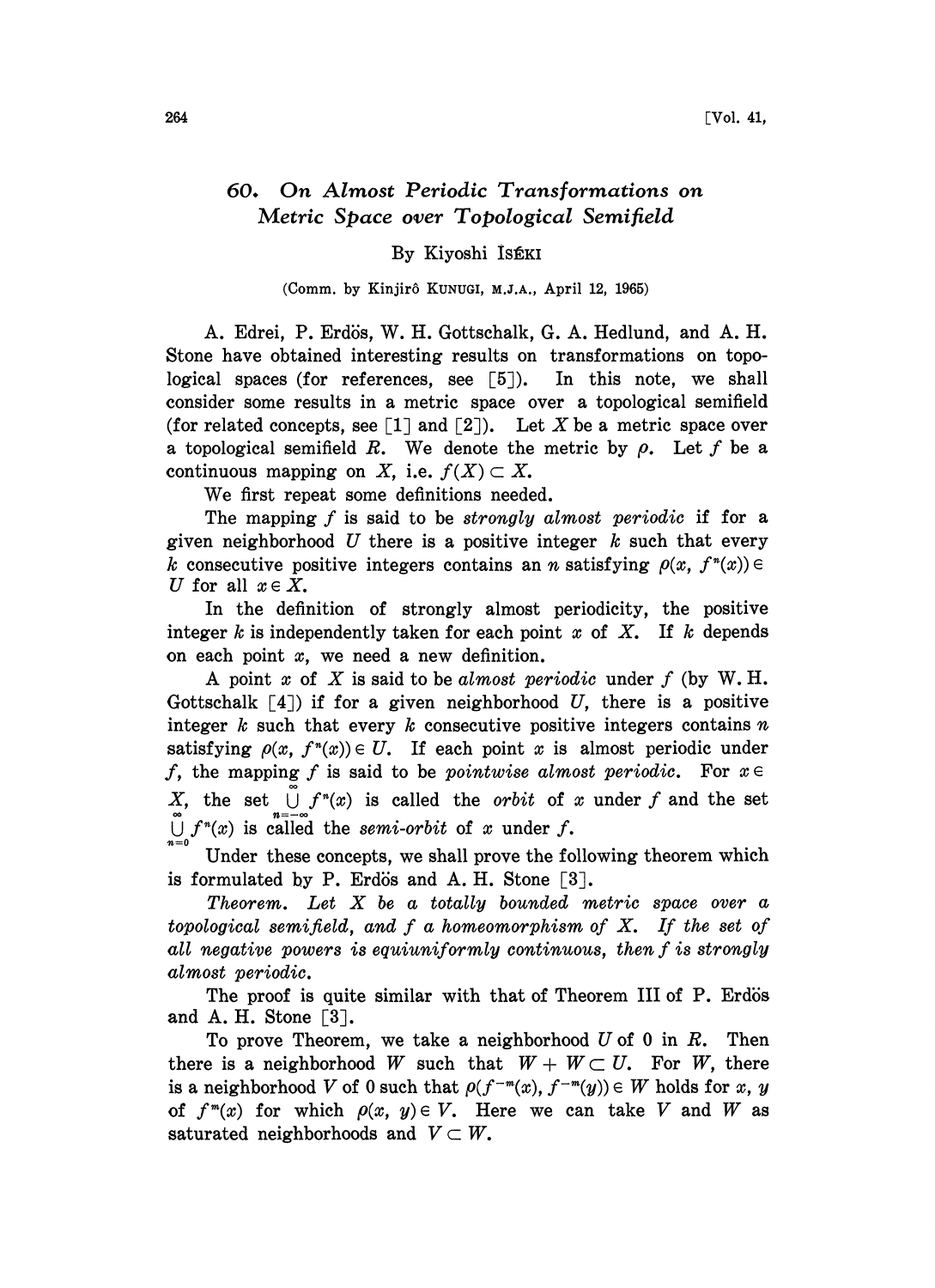Since X is totally bounded, there is a finite partition  $X_i(i)$ 1, 2,  $\cdots$ , r) of X such that each  $X_i$  is set of diameter less than W. For each m, we correspond a matrix of type  $r \times r$ :  $A_m = (a_{ij}(m))$ , where

$$
a_{ij}(m) = \begin{cases} 1, & \text{if } f^m(X_i) \cap X_j \neq 0, \\ 0, & \text{otherwise.} \end{cases}
$$

Clearly, we have only finite distinct matrices. Let us suppose these matrices  $A_1, A_2, \cdots, A_k$ .

Let  $m$  be a positive integer, then there is a positive integer  $p$ such that  $A_{m+k}=A_p$  and  $p\leq k$ . If n is taken as  $m+k-p$ , then we have  $m \leq n < m+k$ . Next we shall show that  $\rho(x, f^*(x)) \in U$ for all  $x \in X$ .

For x of X, there are  $X_i$ ,  $X_j$  for which  $x \in X_i$ ,  $f^{m+k}(x) \in X_j$ . Hence  $a_{ij}(m + k) = 1$ , and so we have  $a_{ij}(p) = 1$ . This shows  $f^p(X_i) \cap$  $X_j \neq 0$ . If  $y \in f^{p}(X_i) \cap X_j$ , then we have

$$
\rho(x, f^{n}(x)) \ll \rho(x, f^{-p}(y)) + \rho(f^{-p}(y), f^{n}(x))
$$
  
=  $\rho(x, f^{-p}(y)) + \rho(f^{-p}(y), f^{m+k-p}(x))$ 

 $\ll \delta(X_i)+\delta(f^{-p}(X_j))\in V+\ W\subset\ W+\ W\subset\ U,$ 

where  $\delta(A)$  is the diameter of A. Therefore f is strongly almost periodic.

Next we shall consider a fundamental theorem on orbits.

Theorem. If  $X$  is a metric space over a topological semifield  $R$ , and  $x$  of  $X$  is almost periodic under  $f$ , then the closure  $Y$  of the orbit of  $x$  under  $f$  is minimal under  $f$ .

Remark. Y of X is said to be minimal under f if  $f(Y) = Y$ and Y does not contain a proper closed and invariant subset under  $f$ .

To prove it, we suppose that Y contains <sup>a</sup> proper closed and invariant subset Z. Then Z does not contain  $x$ , and Z is closed, hence there is a neighborhood  $\Omega(x, U)$  of x which does not meet Z, and further there is a saturated neighborhood W of 0 such that  $W + W \subset U$ . For W, we can find a positive integer k such that every  $k$  consecutive positive integers contains  $n$  for which  $\rho(x, f^*(x)) \in W$ .

Further, for an element  $z$  of  $Z$  we can find a neighborhood  $V$ such that  $\rho(z, y) \in V$  implies  $\rho(f'(z), f'(y)) \in W$  for  $i = 1, 2, \dots, k$ . For V, there is a positive integer p such that  $\rho(z, f^{\nu}(x)) \in V$ , from  $z \in Y$ . Therefore we have

$$
\rho(f^i(z), f^{p+i}(x)) \in W.
$$

On the other hand, we can find a positive integer  $q$  such that  $1 \le q \le k$  and  $\rho(x, f^{p+q}(x)) \in W$ . Hence we have

 $\rho(x, f^q(x)) \ll \rho(x, f^{p+q}(x)) + \rho(f^{p+q}(x), f^q(z)) \in W + W$ .

This shows  $f'(z) \in \Omega(x, W+W) \subset \Omega(x, U)$ . Z is invariant, so we have  $f<sup>q</sup>(z) \subset Z$ .